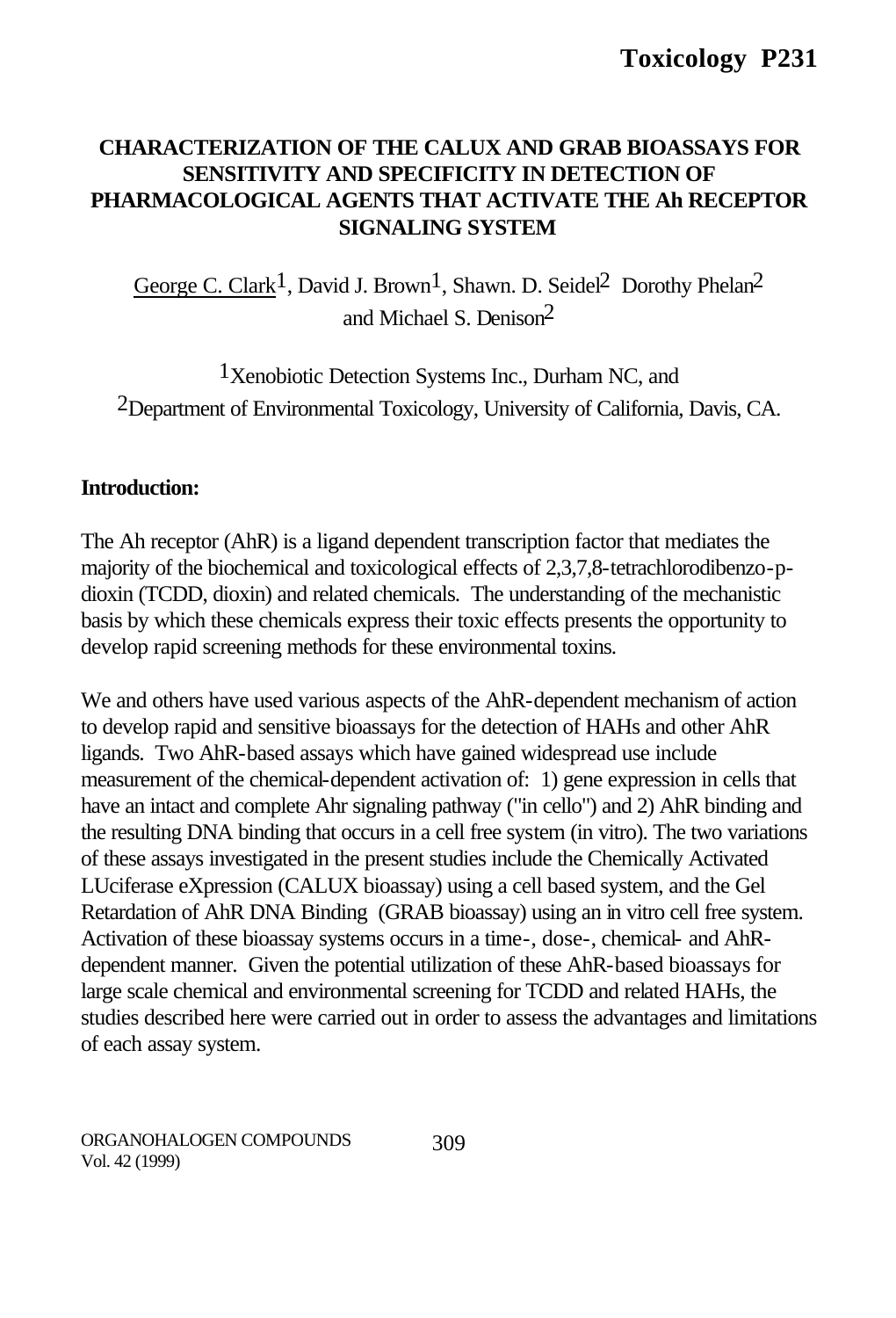# **Materials and Methods:**

Chemicals. A variety of chemicals, pharmacological agents, and extracts of newspaper were used in these investigations. A brief list abbreviations and chemicals used follows: TCDD, 2,3,7,8-tetrachlorodibenzo-p-dioxin; IDAZ, Idazoxan; PHEN, Phentolamine; EPI, Epinephrine; GUAN, Guanabenz; NP, Newspaper; TCDF, 2,3,7,8 tetrachlorodibenzofuran; PCB, 3,3',4,4',5-Pentachlorobiphenyl; 3MC, 3- Methylcholanthrene; BNF, b-Naphthoflavone; ANF, a-Naphthoflavone.

CALUX bioassay: CALUX analysis was carried out as described in detail in Garrison et al. (Fund. Appl. Toxicol. 30, 194-203 (1996)). Briefly, chemicals or extracts were applied to monolayers of stably transfected cells in DMSO and incubated at 37 C in a humidified CO2 atmosphere for 4 hours. After 4 hours cells were lysed and luciferase activity quantified with luciferase reagent (Promega) in a luminometer.\

GRAB bioassay: GRAB analysis was carried out using guinea pig hepatic cytosol as described in Bank et al. (1995). Briefly, guinea pig hepatic cytosol was incubated with chemical or extracts in DMSO and allowed to bind to Dioxin Response Elements (DREs) labeled with radioactive 32P in the presence of excess nopnspecific DNA. Specific binding was detected by electrophoresis in polyacrylamide gels and quantitation of specific AhR:32P-DRE complexes.

## **Results:**

Dose dependent responses of the bioassays to TCDD.

The sensitivity of the CALUX and GRAB assays were compared by their relative response to various doses of TCDD. Shown in Figure 1 is the dose dependent response to TCDD of the two assays. The CALUX assay was approximately 10-fold more sensitive in detecting TCDD than the GRAB assay with the shapes of the dosereponse curves being similar. The increased sensitivity of the CALUX assay may be a result of the amplification of signal due to the mechanistic basis by which the cells cells can respond to these toxins, producing more luciferase on a mole basis than measured by only binding to the receptor.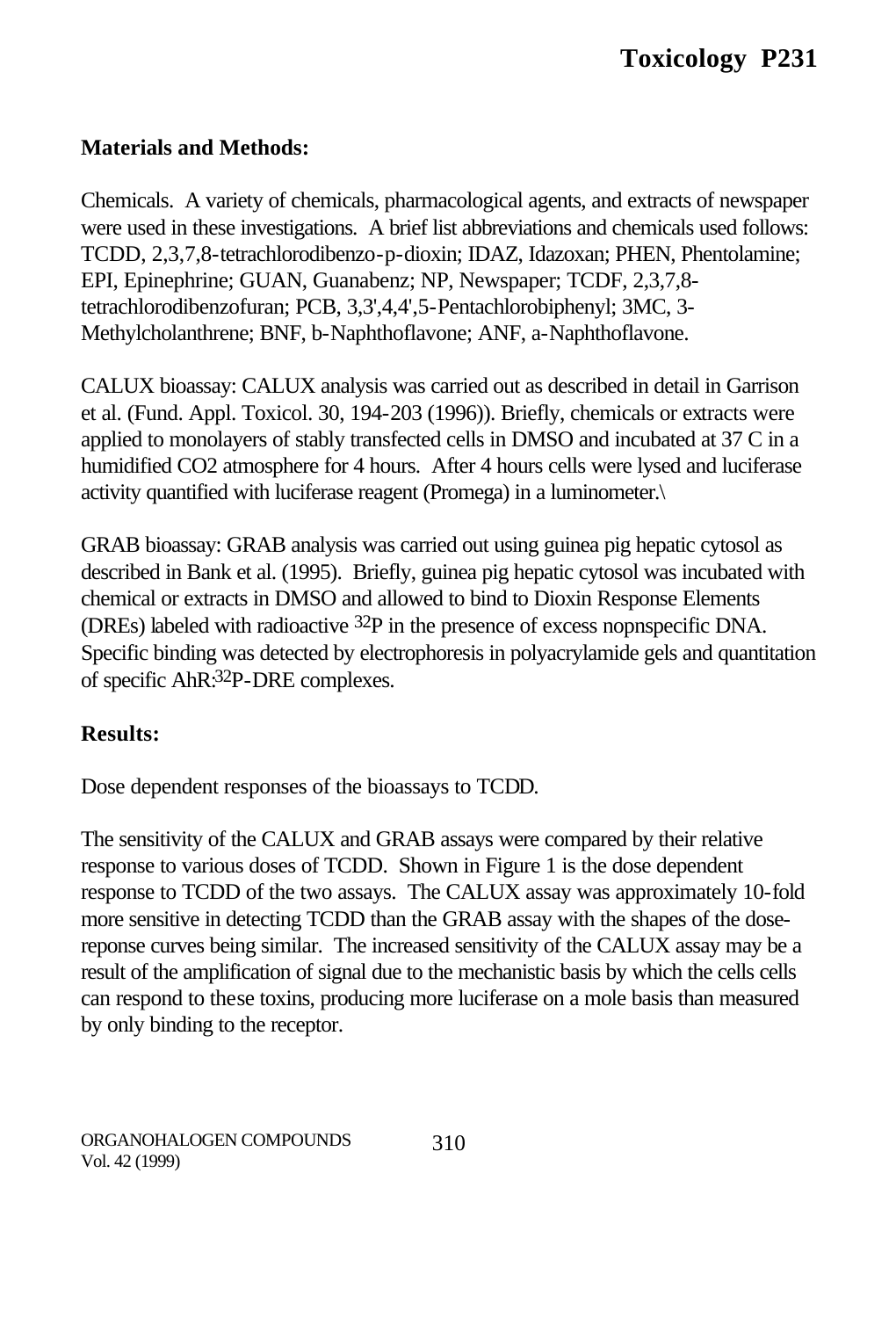

Figure 1. Dose-dependent activation of the CALUX (closed circles) and GRAB (open circles) bioassays by TCDD.

The GRAB assay estimates binding to both TCDD and specific DRE sequences without an amplification step based upon the mechanism of activation.

Response of the CALUX and GRAB bioassays to pharamcological agents and environmental extracts.

We have identified several pharmacologically-relevant chemicals including imidazoline receptor ligands (idazoxan, guanabenz and epinephrine) and benzimidazole drugs (omeprazole, albendazole and thiabendazole) which induced luciferase activity in several different CALUX cell lines. Although some of the imidazoline receptor ligands were also potent activators of AhR transformation and DNA binding in vitro, others were essentially inactive; all of the benzimidazoles were significantly less potent in the in vitro bioassay.